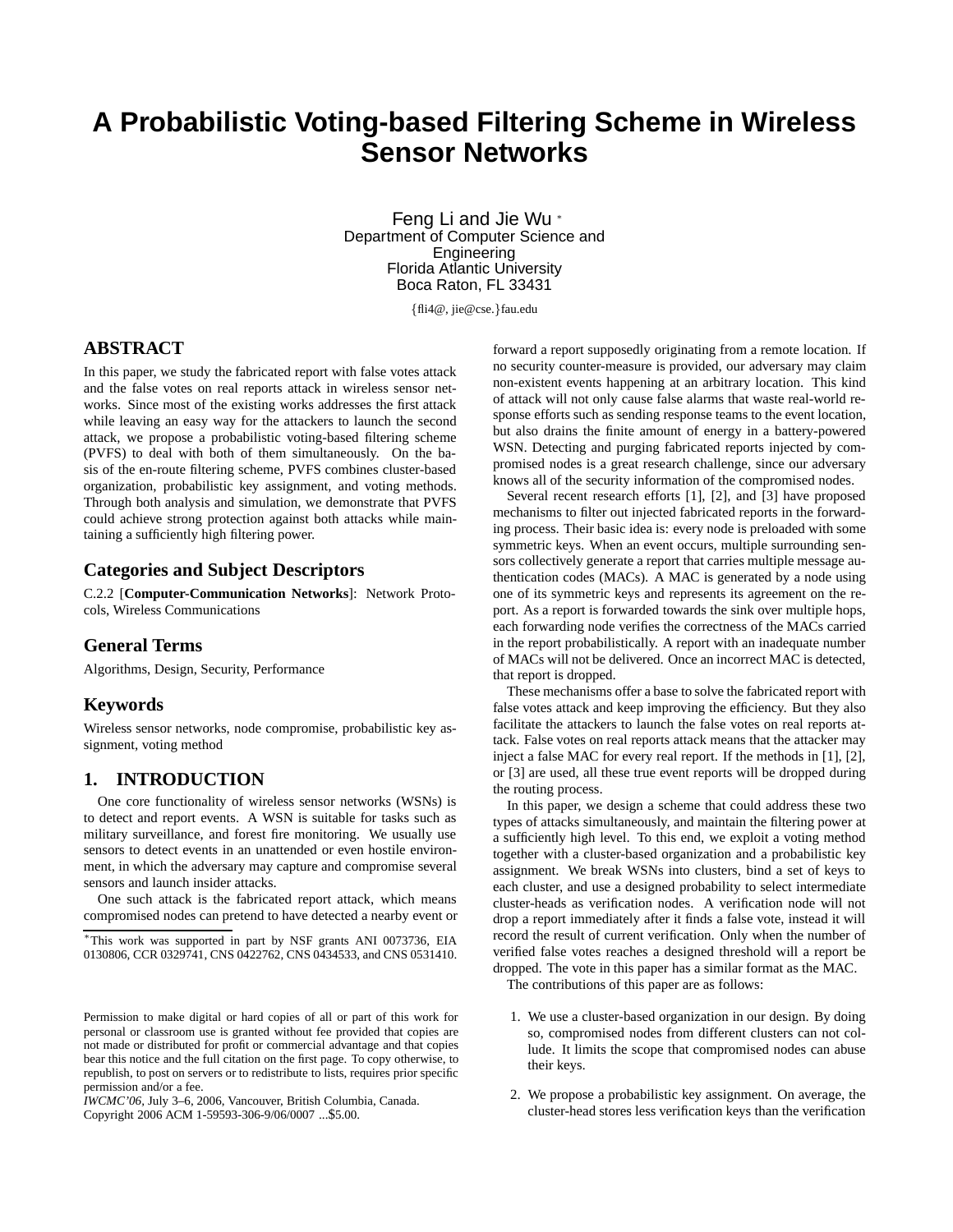nodes in other methods. The false votes tend to be detected in the first few steps.

3. We present a voting method. The decision on whether to drop a report depends on whether the recorded result reaches a designed threshold. By adjusting the threshold, we could offer protection for both attacks and accommodate different application scenarios.

The remainder of this paper is organized as follows. Section 2 discusses several related solutions and the general en-route filtering framework. Section 3 introduces the detailed design of the PVFS scheme. We analyze our scheme and present the simulation results in Section 4. Finally, Section 5 concludes this work and outlines future work.

## **2. BACKGROUND**

Node compromise presents severe security threats, as WSNs usually serve mission-critical applications. Three recent proposals, a statistical en-route filtering mechanism (SEF) [1], an interleaved per hop authentication scheme (IHA) [2], and a location-based resilient security solution (LBRS) [3], provide some protection against the fabricated report attack. SEF [1], IHA [2] and LBRS [3] use general en-route filtering framework as the base of their scheme, which is also the base for the PVFS in this paper.

#### **2.1 Related Work**

SEF [1] is the first paper that addresses false sensing report detection problems in the presence of compromised sensors. It also presents the general en-route filtering framework, which serves as the base of IHA, LBRS, and PVFS. SEF suffers from the major drawback that if a certain number of nodes, no matter where they locate, have been compromised, the adversary may claim fabricated events at an arbitrary location without the risk of being detected. We use a cluster-based organization where we bind the generation key to the cluster's id in this paper to address this problem.

IHA [2] verifies the reports in a deterministic and hop-by-hop fashion. There are two major drawbacks in IHA. First, the protection breaks down when more than a certain number (over the threshold) of nodes along a path are compromised. Second, it relies on deterministic key sharing. Each node must know one predetermined upstream and one predetermined downstream neighbor and establish symmetric keys with them. IHA presents us the idea to associate nodes along a routing path together and also leads us to use probabilistic key sharing in our design.

In LBRS [3], the terrain is divided into a regular geographic grid, and each cell on the grid is associated with multiple keys. An attacker that has compromised multiple nodes may obtain keys bound to different cells, but he cannot combine such keys to fabricate any event without being detected. LBRS improves the resiliency of enroute filtering, but it requires additional information such as sensor location information.

Although there are obvious innovations in these three mechanisms, all of them make false votes injection attack easier while offering protection against the fabricated report attack. This paper aims to find a way to address both of them, while maintaining a comparatively high filtering power.

#### **2.2 General En-route Filtering Framework**

The general en-route filtering framework has three main components: report generation using message authentication codes (we refer to MACs as votes in this paper), en-route filtering, and sink verification.

**Table 1: List of notations**

| N                | Number of nodes in the WSN.                            |
|------------------|--------------------------------------------------------|
| $N_c$            | Number of compromised nodes.                           |
| $C_{id}$         | Unique cluster ID.                                     |
| L                | Number of keys for one cluster.                        |
| $\boldsymbol{n}$ | Number of keys in the global key pool.                 |
| $K_i$            | The key with the index $i$ .                           |
| $\mathcal{S}$    | Required number of votes for a legitimate report.      |
| $d_0/d_i$        | The hops from the original/ $i^{th} CH$ to the sink.   |
| $T_t/T_f$        | Threshold of true/false votes to accept/drop a report. |

The general en-route filtering framework requires a legitimate report to carry *s* (*s* is the required number of votes a legitimate report should carry) distinct votes, where each vote is generated by a sensor using a symmetric key (the generation key) and represents the node's endorsement on the content of the report. When a real event occurs, multiple detecting nodes jointly generate a complete report with the required *s* votes and the associated key indices.

The intermediate nodes detect and discard bogus reports injected by compromised nodes. When a node receives a report, it verifies those votes in that report as long as it stores the corresponding verification keys. It follows designed rules (we introduce our rules in Section 3.3) to decide whether to drop a report or further forward it.

Even though the filtering power at each node may be limited, the collective filtering power along the forwarding path can be significant. The more hops a forged report traverses, the higher the chance that it is dropped en-route. Consequently, one can effectively use the resources of WSNs without being hampered by forged reports. The en-route filtering performed by sensor nodes is probabilistic in nature, thus cannot guarantee to detect and drop all forged reports. The sink serves as the final guard in rejecting any forged reports that get through.

#### **3. DESIGN**

To achieve better resilience against node capture and offer protection for both the fabricated report with false votes attack and the false votes on real reports attack, we propose a new probabilistic voting-based filtering scheme (PVFS). PVFS takes the general enroute filtering framework as its base and significantly improves it through three mechanisms: cluster-based key organization, probabilistic key assignment, and voting method. Notations are listed in Table 1.

#### **3.1 System Model and Assumptions**

We consider a large-scale sensor network in which the nodes do not move after initial deployment. Most nodes in that network behave normally, so we can always collect enough true votes for true reports, and the adversary could not generate enough true votes for a fabricated report. If our adversary has captured most of the sensors, they do not need to launch these two kinds of attacks.

The cluster-based model is naturally suitable for the filtering mechanisms. It breaks the network into clusters. We choose the cluster-based model to organize sensors in PVFS. When sensors are dense enough, with a cluster merge method, we can make each cluster include approximately *L* nodes. Let  $L \geq s$ , which guarantees that a real report could collect enough votes. In a cluster, one node is elected to be the cluster-head represented by *CH*. Each cluster has a unique cluster ID *Cid*. There are many ways to form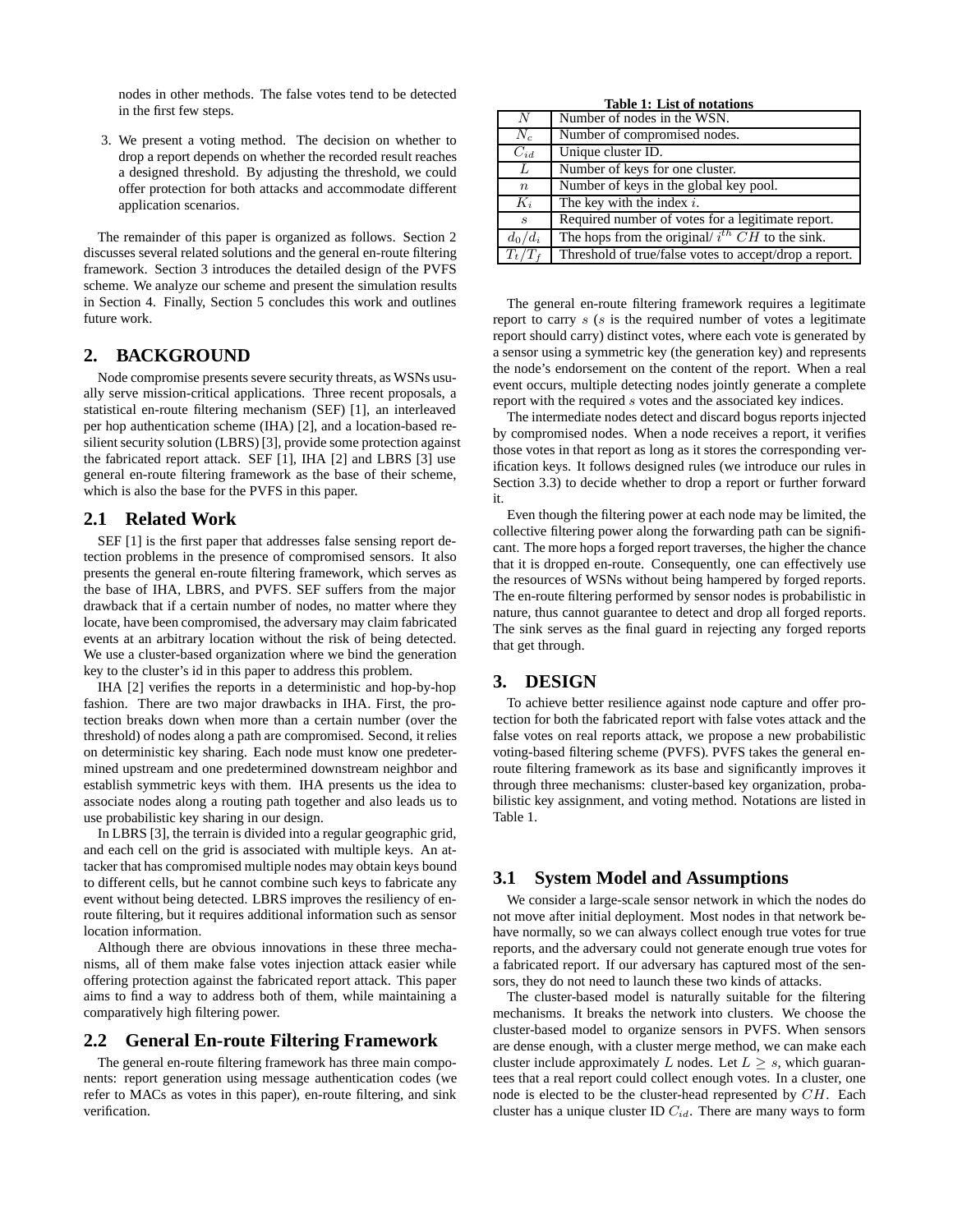clusters, elect *CH*s, and generate unique cluster IDs [4]. We use a simple cluster formation method in our scheme: a node with the smallest node ID in all its one-hop neighbors is elected as the *CH*, and its one-hop neighbors join that cluster. The node ID is unique and predetermined before sensor deployment. We assume all the sensors in one-hop cluster are able to detect the same event happening within one-hop of the *CH*. In most WSNs, the sensing range of a sensor is much larger than its transmission range. So it is reasonable that we make such an assumption. Each *CH* uses a larger transmission range than other nodes and discovers a route to the sink which only consists of *CH*s. Each *CH* could discover *c* paths to the sink in case of node failure.

We focus on two types of attacks: the fabricated report with false votes attack and the false votes on real reports attack. So the compromised nodes in this model would either fabricate a report and fabricate some false votes to support that report, or cast a false vote on a real report. Compromised nodes may launch several other attacks. For example, it may simply drop every report or modify the report it receives. However, the WSN may employ mechanisms such as Watchdog [10] to solve these attacks. They are out of the scope of this paper. To simplify the discussion, we also assume that at the beginning of sensor deployment, for a very shot period of time, no node is compromised, we could complete cluster formulation, key distribution, and route discovery without been attacked.

## **3.2 Initialization and Key Assignment**

The PVFS requires a pre-generated global key pool of *n* keys  $\mathcal{K} = \{K_i : 0 \le i \le n-1\}$ . After the sensors have been organized into clusters, we divide the global key pool into *cn* non-overlapping partitions  $\mathcal{K}_{C_{id}} = \{K_i : L \cdot C_{id} \leq i \leq L \cdot (C_{id} + 1) - 1\}$ . Here *L* represents the number of keys in each partition and *cn* is the number of clusters in the WSN,  $L \geq s$  and  $n = cn \cdot L$ .

Each sensor in a cluster selects one key from the partition  $\mathcal{K}_{C_{id}}$ . The key will be stored in the following format:  $(i, K_i)$  where  $i$  is the key's index. We can decide a key  $K_i$  belongs to which partition by using function  $C_{id} \leftarrow [i/L]$ . So  $\mathcal{K}_{C_{id}}$  is bound to the cluster identified by *Cid*. A node will use this key as the generation key to generate a vote for an event report. We can use a method similar to the idea in [5] to complete the key dissemination in each cluster.

Each *CH* then represents the cluster to select the verification nodes in the upstream *CH*s. Upstream *CH*s means those *CH*s on one or more paths between the *CH* which starts the selection process (original *CH*) and the sink. In the route discovery phase, each *CH* may get all the upstream *CH*s' IDs and their distance to the sink in hop count, including its own distance to the sink. Let  $d_0$ represent the distance between the original *CH* and the sink, and  $d_i$  represent the distance between the upstream cluster-head  $CH_i$ and the sink.

The original cluster will select an intermediate cluster-head *CH<sup>i</sup>* to be a verification node with a probability:  $P = d_i/d_0$ .

After it has selected a verification node, the original *CH* will notify one node in its cluster to exchange its generation key with the selected intermediate *CH*. As we assume that no node will be compromised during the initialization phase, the key could be directly sent to the intermediate *CH*. However, to relax this assumption, we can use pairwise key establishment protocols such as [6] to establish a session key, and use this session key to securely transmit the generation key to the selected intermediate *CH*. Each selected intermediate *CH* will then have a key from the partition  $\mathcal{K}_{C_{id}}$  to be its verification key, where the  $C_{id}$  is the original cluster's id. Each  $CH$  also shares another symmetric key  $K_{bc}$  with the sink to generate the signature of its verification decision.

## **3.3 Report Generation**

The voting method is the core of our design. When an event occurs, the clusters nearby compete with each other, and the winner prepares a report. The *CH* of that cluster generates a report describing the event and broadcasts it in that cluster. Other nodes in that cluster will compare and decide whether the report is consistent with its observation. If so, it casts a vote using its generation key  $K_i$ , and the vote should be:

$$
Vote: (i, E_{K_i}(H(Report)))
$$

After a vote has been generated, the node sends it to the *CH*. We could utilize methods such as radio resource testing [8] to ensure that each node could cast only one vote for each report to protect our system from the Sybil attack[7], which means a compromised node can present multiple identities.

When *CH* has received all the votes, it randomly selects a fixed number of votes, including the vote generated by itself, and appends them to the report. That fixed number is *s*, which is the required vote-set length in our scheme.

$$
C_{id}, Report, \{Vote_i\}
$$

The *CH* will then forward the report to its upstream neighbors. Algorithm 1 demonstrates actions of *CH*s in the report generation phase. Here  $N_{C_{id}}$  represent the node set of the cluster identified by  $C_{id}$ ,  $R$  is the report and  $V$  is the set that contains the received votes.

| <b>Algorithm 1</b> ReportGen $(N_{C_{id}}, R, V, C_{id}, s)$ |  |
|--------------------------------------------------------------|--|
|                                                              |  |

- 1: Generate *R* to describe the event;
- 2: Broadcast *R* in the cluster;
- 3: Wait;
- 4: **for**  $node \in N_{C_{id}}$  **do**
- 5: Collect one *vote*;
- 6: Add *vote* to *V* ;
- 7: **end for**
- 8: Select *s vote*s from *V* , Add to *R*;
- 9: Forward *R*, EXIT;

# **3.4 En-route Filtering**

After a *CH* receives a report, it will check whether all the votes belong to the same cluster that generated the report, by comparing  $C_{id}$  in *R* with  $|i/L|$  for each vote in the vote-set. It will then verify the vote if it holds the corresponding verification key and record the verification result using two binary sequences  $Bin_v$  and  $Bin_r$ .  $Bin_v$  and  $Bin_r$  record the verified votes and the verified true votes by setting corresponding bits to 1. The length of these two sequences are decided by *s*. The node will also check if the number of recorded true or false votes has reached the threshold, and decide whether to drop the report or set the accepted flag *F lag<sup>r</sup>* to 1. It will generate a signature of the report and its verification result using its  $K_{bc}$  and forward the report if  $T_f$  has not been reached. A report in forwarding will be in the form:

$$
C_{id}, Report, \{Vote\}, Bin_v, Bin_t, Flag_r, \{SIG\}
$$

Algorithm 2 shows actions of intermediate *CH*s in the report forwarding phase. Here  $DS_K$  represents the database of verification keys stores in a *CH*.

The sink performs final verification on the received reports. It knows all the generation keys, thus it is able to verify every vote in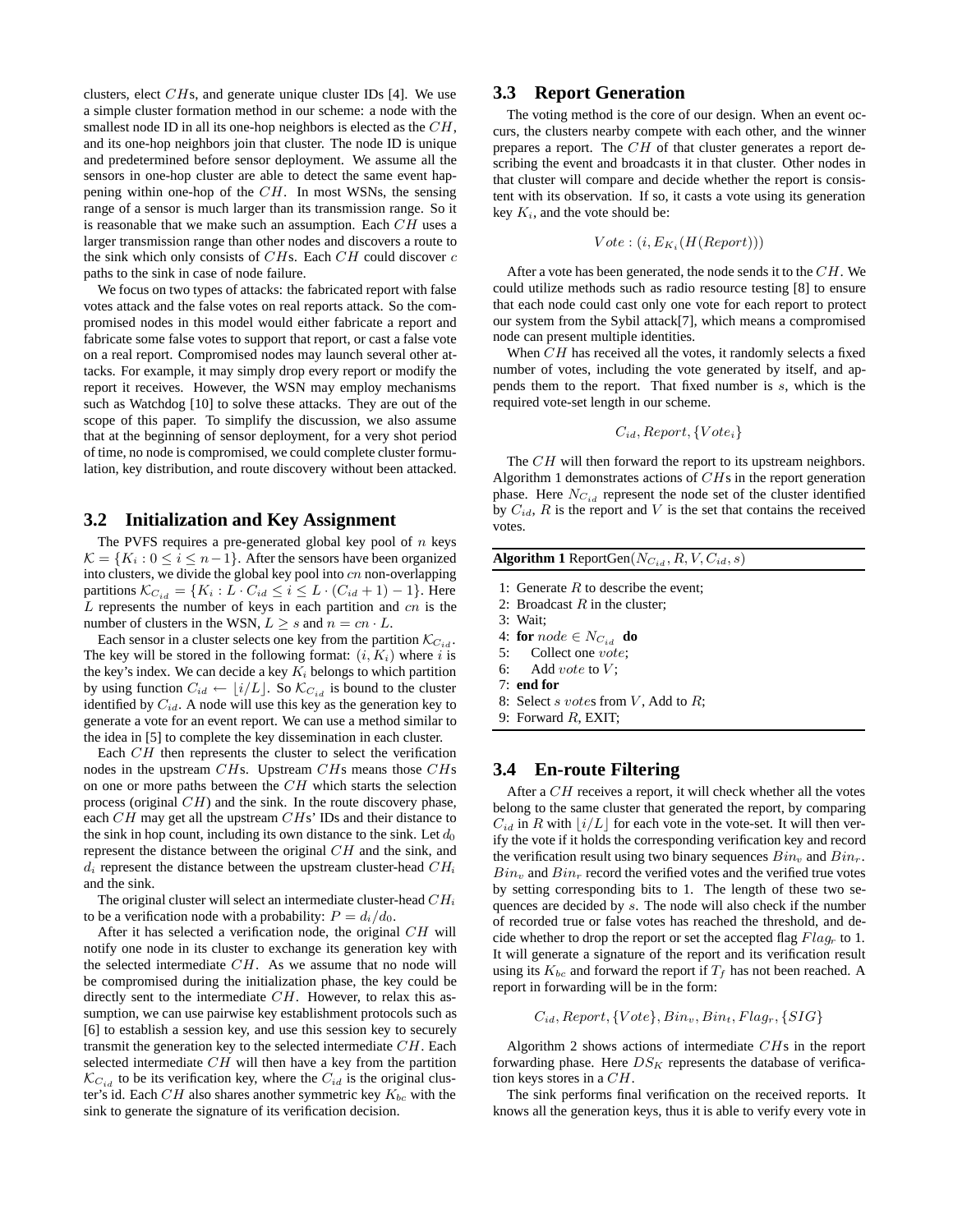Algorithm 2 ReportVeri $(R, DS_K, T_f, T_t, K_{bc})$ 

1: **if**  $R.Flag_r = 1$  **then** 2: Forward *R*, EXIT; 3: **end if** 4: **for** each vote  $(i, K_i)$  in  $R.\{Vote\}$  and  $R.Bin_v = 0$  **do** 5: **if**  $|i/L| \neq C_{id}$  then 6:  $R.Bin_v[i] \leftarrow 1;$ 7: **else if**  $(i, K_i) \in DS_K$  **then** 8: **if**  $D_{k_i}(Vote) = H(R.Report)$  **then** 9:  $R.Bin_t[i] \leftarrow 1;$ 10: **end if** 11:  $R.Bin_v[i] \leftarrow 1;$ 12: **end if** 13: **end for** 14: Count the number of verified true and false votes; 15: Drop *R* and EXIT if  $T_f$  has been reached; 16:  $R. Flag_r \leftarrow 1$  if  $T_t$  has been reached; 17: Add  $E_{K_{bc}}(H(R))$  to  $R.\{SIG\};$ 18: Forward *R*, EXIT

the report. It can verify those unverified votes, and make the final decision. It will also verify each *CH*'s signature. In this way, the sink serves as the final guard.

#### **3.5 Example**

Fig.1 illustrates our idea. All nodes report to the sink *S*. We consider  $L = 9$ ,  $s = 5$  and  $T_f = 2$ . In the initializing phase, all sensors are organized into clusters. In Fig.  $1(a)$ , we use  $C_0$  to represent the cluster with  $C_{id} = 0$ .  $CH_0$  is the cluster-head of  $C_0$ . Each node in the cluster gets a key from the partition  $K_0 = \{K_i :$  $9 \cdot 0 \leq i \leq 9 \cdot 1 - 1$  bound to that cluster.  $C_0$  then picks up its verification nodes. As *CH*<sup>2</sup> is on the path that connects *S* and  $CH_0$ ,  $d_1 = 3$  and  $d_0 = 4$ ,  $CH_2$  has a probability  $P = \frac{3}{4}$  to be a verification node of  $C_0$ . We can compute the probability of  $CH_3$ and  $CH_4$  similarly. Fig. 1 (a) shows that both  $CH_2$  and  $CH_4$  get a verification key of  $C_0$ .  $CH_2$  gets the key  $(4, key_4)$ , and  $CH_4$  gets the key (7*, key*7).

When an event occurs near  $C_0$ ,  $CH_0$  generates a report, and broadcasts it in  $C_0$ . If a node finds that the report is in accordance with its observation, it will sign the report. After collecting all the votes,  $CH_0$  randomly selects the votes with  $i = 1, 4, 5, 7, 8$  as  $s = 5$ , and send the report. *CH*<sub>2</sub> verifies the vote with  $i = 4$ . As this vote is true,  $CH_2$  sets the corresponding bit in  $Bin_v$  and  $Bin_t$ to 1 and forward it.

Let us consider another situation. If  $CH_0$  fabricates a report about a non-existing event, it has to fabricate some votes. For example, it fabricates votes with  $i = 4, 5, 7, 8$ .  $CH<sub>2</sub>$  will find the vote with  $i = 4$  is a false vote. So it will set the corresponding bit in *Bin<sup>v</sup>* to 1, let the corresponding bit in *Bin<sup>t</sup>* remain 0 and send it to  $CH_3$ .  $CH_4$  will drop the report after it finds another false vote with  $i = 7$ , as  $T_f = 2$  has been reached.

Consider a node in cluster  $C_1$  with  $(10, \text{key}_{10})$  colludes with *CH*<sup>0</sup> and gives a vote using *key*10. This will not raise the chance for *CH*0's fabricated report to escape filtering. As an intermediate node finds  $|10/9| = 1 \neq 0$ , it will treat it as a false vote.

If a node that owns *key*<sup>4</sup> has been compromised and launches the false votes on real reports attack. It may give a false vote to a real report of  $CH_0$ . If  $CH_0$  still selects votes with  $i = 1, 4, 5, 7, 8$ ,  $CH_2$  will find the vote with  $i = 4$  is a false vote. But it won't drop the report as  $T_f = 2$  has not been reached yet. The real report could still reach the sink *S*.



Figure 1: Illustration of PVFS: (a)  $CH<sub>0</sub>$ 's verification key assignment, (b) Report generation and verification

# **4. ANALYSIS**

In this section, we analyze the merits and the performance of PVFS. The analysis results quantify the resiliency, efficiency, and scalability of PVFS. To simplify the analysis, we consider a 2-D terrain, over which *N* sensor nodes are randomly spread. The sink is located at the center of the terrain.

#### **4.1 General Analysis of PVFS**

The cluster-based organization constrains the degree to which compromised nodes could abuse their keys, as it becomes meaningless for nodes in different clusters to collude. To successfully forge a fabricated report that could not be detected, the attacker must collect enough keys,  $s - (T_f - 1)$  distinct keys, from one single cluster, because each report must be endorsed by multiple distinct votes using keys bound to one cluster. It also reduces the storage consumption of the keys, as nodes only store their generation key except for the *CH*s.

The probabilistic key assignment method has three desirable features: First, the verification *CH*s are chosen in a probabilistic manner. It would become harder for the attackers to avoid being detected as they could not predict which nodes actually are the verification nodes. Second, it would reduce the key storage overhead, because the nodes closer to the sink will have less chance to have a key for remote clusters while they tend to be intermediate nodes of more paths. Third, this method brings higher probability to filter out or accept a report with votes in the first few steps.

We use the voting method to deal with both kinds of attacks. Each intermediate node will not decide whether to drop a report independently. This brings advantages such as when the number of verified true votes reaches the  $T_t$ , we would stop further verification and save more energy. But when some intermediate *CH*s have been compromised, it would also bring more security challenges. When  $T_f$  > 1, an obvious drop in filtering power occurs. We consider this to be the obligatory cost as we want to deal with these two attacks simultaneously.

# **4.2 Filtering Effectiveness and Key Storage Overhead**

We use the number of hops a forged report can traverse before the first false vote is detected as the first metric. We name it detecting position  $h_1$ , which is also the filtering position when  $T_f = 1$ . Consider a setting where there is a single compromised node (or equivalently, non-colluding compromised nodes). Let node *Z* be the compromised node, with a distance (in hop count) of  $d_0$  to the sink. A forged report injected by node *Z* is forwarded along a multi-hop path to the sink, denoted by  $Z \to \ldots \to CH_i \to \ldots \to S$ , in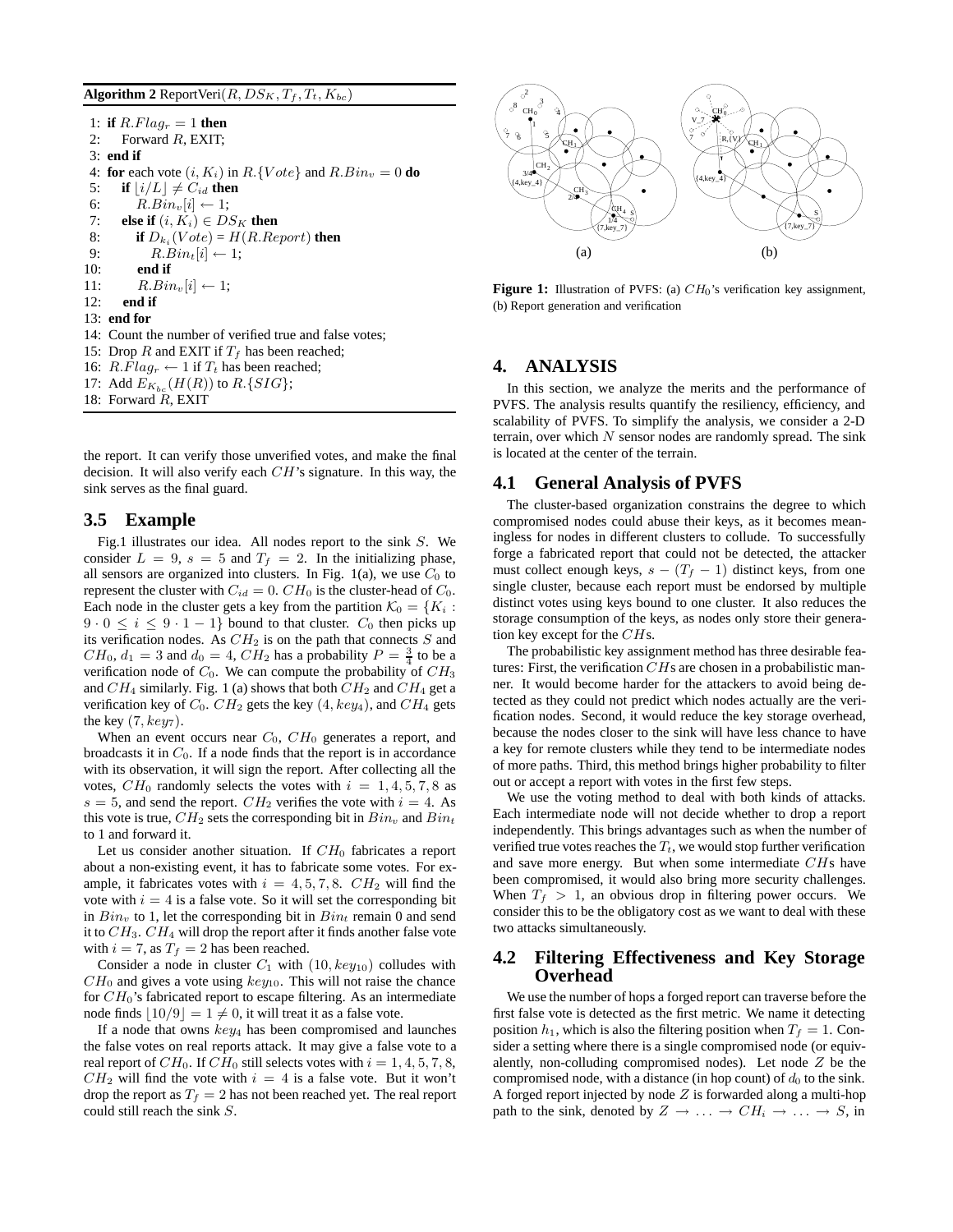which the  $CH_i(1 \leq i \leq d_0)$  are intermediate *CH*s. Because a compromised node has at most one key for any cluster, it has to forge  $s - 1$  votes.

THEOREM 1. *The detecting position h*1*, defined as the expected number of hops a forged report can traverse before the first false vote is detected is:*

$$
h_1 = 1 + \sum_{i=2}^{d_0} (i \cdot p_i \cdot \prod_{j=1}^{i-1} (1 - p_j))
$$
  
where  $p_x = \frac{(s-1) \cdot (d_0 - x)}{d_0 \cdot L}$ 

PROOF. The distance from  $Z$  to the sink is  $d_0$ , and the distance from  $CH_i$  to the sink is  $d_i$ . We know that  $d_i = d_0 - i$ . For any intermediate node  $CH_i$ , it has a probability of  $d_i/d_0$  to have a key of the cluster detecting the event. The forged report has a probability of (*s*−1)*/L* to carry a vote that it claims to be generated by the same key. Therefore, the probability that node *CH<sup>i</sup>* detects on false vote is:

$$
p_i = \frac{(s-1)}{L} \cdot \frac{d_i}{d_0}
$$

Because all the intermediate *CH*s perform the same checking task, the probability that a fabricated report elude the check by *CH*<sub>1</sub> to *CH*<sub>*i*</sub>−1 but one false vote be detected by *CH*<sub>*i*</sub> is:

$$
p_i \cdot \prod_{j=1}^{i-1} (1-p_j)
$$

So  $h_1$  could be expressed as above.  $\Box$ 

Then we consider there are  $N_c$  nodes in a cluster that have been compromised, which is the worst case. If *N<sup>c</sup>* nodes come from different clusters, it is useless for them to collude. If the *N<sup>c</sup>* nodes are located along the path to sink, each of them will only have a probability  $d_i/d_0$  to have a key of the cluster detecting the event.

THEOREM 2. *In the worst-case, with N<sup>c</sup> compromised nodes, h*<sup>1</sup> *is:*

$$
h_1 = 1 + \sum_{i=2}^{d_0} (i \cdot p_i \cdot \prod_{j=1}^{i-1} (1 - p_j))
$$

$$
= \frac{(s - N_c) \cdot (d_0 - x)}{d_0 \cdot L}
$$

Here  $N_c < s$ , otherwise the detecting ratio would be 0. As we use the voting scheme, our filtering power is quite different from existing en-route filtering methods. It highly depends on the value of  $T_f$ , and we may illustrate this point by  $h_2$ , which means the expected filtering hops when  $T_f = 2$ .

$$
h_2 = 1 + \sum_{i=2}^{d_0} (i \cdot p_i \cdot \sum_{j=2}^{d_0 - i - 1} (p_j \cdot \prod_{k \neq j, k=1}^{d_0 - i - 1} (1 - p_l)))
$$

where  $p_x = \frac{(s - N_c) \cdot (d_0 - x)}{d_0 \cdot L}$ 

*where*  $p_x$ 

In PVFS, each node stores only one generation key, except for the *CH*s. We assume that *CH*s are uniformly distributed in a 2-D terrain to facilitate this analysis. Then we could get the following theorem:

THEOREM 3. *The average number of verification keys stored by an intermediate node is:*

$$
N_{v \; key} = c \cdot (d_{max} - d_i)
$$

PROOF. In this equation, *dmax* represents the distance between the furthest cluster and the sink. The number of *CH*s that are *h* hops away from the sink is 4 · 2*h*. Consider how many *CH*s that are  $h + j$  hops away selects the *CH*s that are *h* hops away as the intermediate nodes, on the average, the number should be:  $\frac{8 \cdot (d_i + j)}{8 \cdot d_i}$ if each *CH* selects one path. Any *CH* that is  $h + j$  hops away selects a *CH* that is *h* hops away and already on the path to the sink with a probability:  $\frac{d_i}{d_i+j}$ . As each *CH* selects *c* paths, the average number of verification keys a *CH* that is *h* hops away from the sink stores for the *CH*s that are  $h + j$  hops away from the sink is *c*. And the total number of verification keys is:

$$
N_{v \text{-}key} = \sum_{j=1}^{d_{max} - d_i} c
$$

 $\Box$ 

Though PVFS does not require uniform distribution of *CH*s, this theorem still reveals PVFS's advantage on key storage overhead.

#### **4.3 Simulation Evaluation**

We consider three existing approaches for comparison: (1) SEF [1], (2) LBRS [3] and (3) our scheme PVFS. All approaches are simulated on a custom simulator which generates random deployment. Nodes are homogeneous and can be deployed in this area arbitrarily.  $N = 4000$ , the number of clusters  $cn = 400$ ,  $L = 10$ ,  $s = 5$ , and  $T_t = 5$ . We consider the following tunable parameters: (1)  $T_f$ , the threshold of false votes to drop a report. In our experiments, we vary  $T_f$  between 1 and 3. (2)  $N_c$ , the number of compromised nodes. (3)  $d_0$ , the hops between the report generation cluster to the sink.

As shown in Fig.2 (a), our PVFS is resilient to increasing the number of compromised nodes. Even when  $N_c = 10$ , two or more compromised nodes belonging to the same cluster rarely occur. So these three lines are very close to each other. It indicates that cluster-organization and probabilistic key assignment effectively constrain the level that the key of a compromised node could be abused.

Fig.2 (b) shows the fact that the filtering power of PVFS drops sharply with the increase of  $T_f$ , which is in accordance with our anticipation. When  $T_f = 2$ , it requires more than twice the number of hops to drop a fabricated report. And the longer a report travels, the lower the probability that an intermediate *CH* has a verification key for that cluster.

Fig.2 (c) compares the percentage of dropped fabricated reports of SEF [1], and our PVFS ( $T_f = 1$ ), when  $N_c = 1$ . Our method always has a higher filtering power when the report travels the same hops and  $T_f = 1$ . When the application only cares about the fabricated report with false votes attack, we would set  $T_f = 1$ . Our PVFS is a highly efficient filtering scheme in this situation. So we could adjust *T<sup>f</sup>* to accommodate different user scenarios.

Fig.2 (d) illustrates the key storage overhead of SEF [1], LBRS [3], and PVFS. Here we do not use uniform distribution, so the simulation result is different from Theorem 3. But it clearly shows our advantage on both maximum and average key storage overhead. Although more paths would contain *CH*s closely deployed around the sink, they have a smaller probability to be chosen as verification nodes.